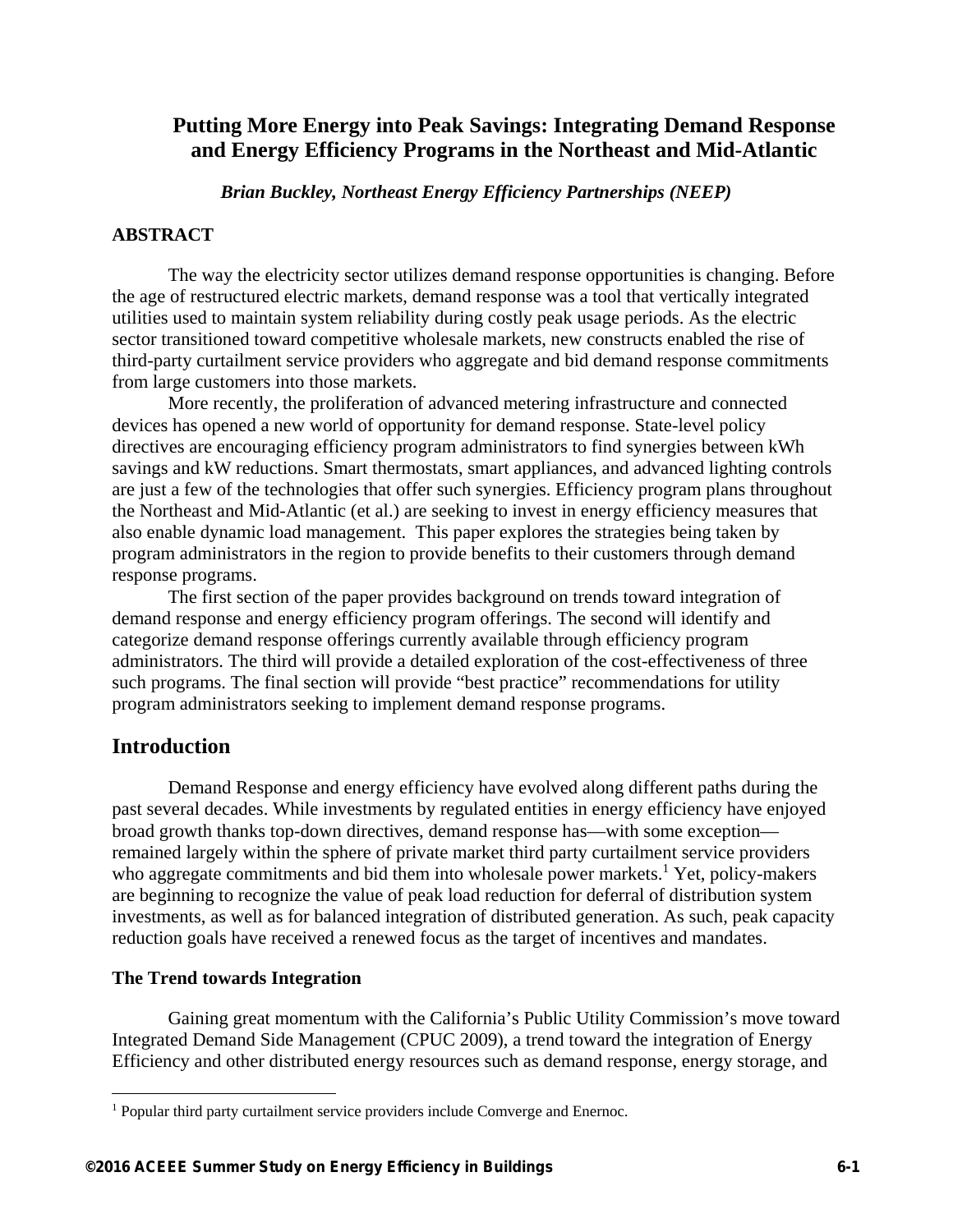distributed generation has emerged. This is the result of a number of factors, including: (1) the rising cost of peak power; (2) opportunities outside wholesale markets; and (3) forward thinking policy leadership at the state and federal level.

The cost of power during system peaks has risen dramatically in the past decade. Successful energy efficiency program strategies have flattened overall load growth in many regions, and peak coincident energy efficiency measures have had a major impact on peak load growth. However, peak demand continues to grow, raising transmission and distribution costs which are largely a function of peak load. For example, the New York State Department of Public Service estimates that if the 100 hours of greatest peak demand were flattened, long term avoided capacity and energy savings would range between \$1.2 billion and \$1.7 billion per year (NYS PSCa 2015). Figure 1 draws upon load and energy usage forecasts in the 2015 New York State Gold Book to provide a graphical description of ten year capacity and energy savings projections with and without energy efficiency.



Figure 1. 2015 New York State Energy Usage and Capacity Projections. *Source*: NY-ISO 2015

Thanks in part to legal uncertainties relating to FERC's Order 745 that cast doubt upon whether demand response could participate in wholesale energy and capacity markets, distribution utilities have begun exploring demand response as an internal means to reduce their installed capacity requirements (PJM 2014). Further, as penetration of distributed energy resources increases, distribution utilities will play an increasing role in active management of locational-specific system loads. As such, a value proposition exists for demand response outside of installed capacity requirements and the few events called by wholesale market operators. This is especially true as new technologies enable programs to reach into the residential sector which has received little attention from third party curtailment service providers. While the Supreme Court's recent ruling on Order 745 may have buttressed compensation rules for demand response in the wholesale market, other rule changes and new penalties for non-performance have led some market actors to abandon their legacy demand response commitments (Brown et al. 2015).<sup>2</sup> A value stream for these commitments remains however, at the distribution system level.

1

<sup>&</sup>lt;sup>2</sup> Declining participation by demand response resources in ISO-NE's Forward Capacity Market is likely due to a number of factors, including: (1) ISO-NE changed its rules to increase the granularity of any aggregations to 19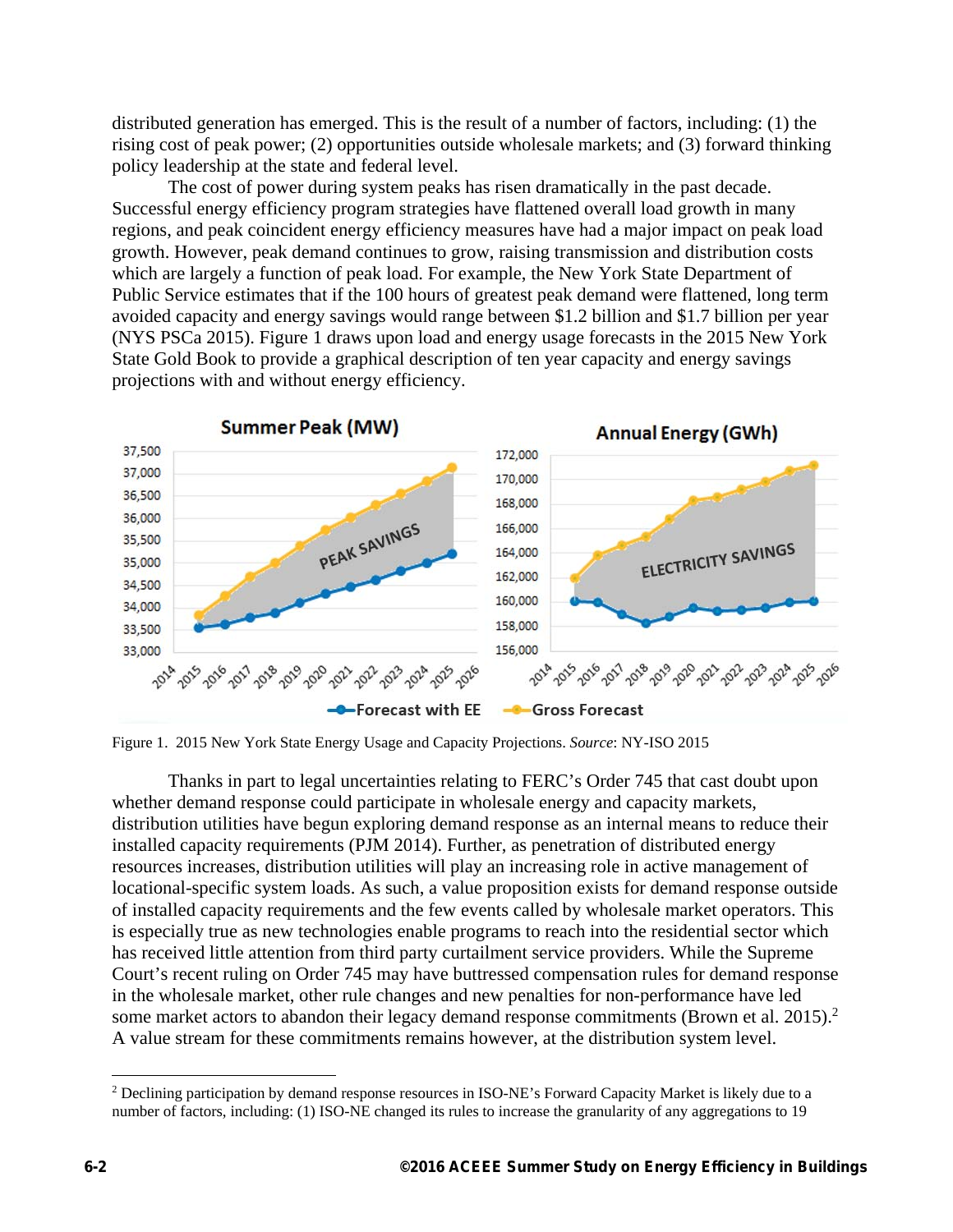Cognizant of the growing costs attributable to peak load, and opportunities for demand response as a distribution system resource, forward thinking policy makers are designing incentives for efficiency program administrators to reach toward peak reduction goals. For example, in Rhode Island 30 percent of the efficiency program administrator's performance incentive is directly tied to a MW reduction target (RI PUC 2014). In Maryland, the legislation enabling the utility energy efficiency resource standard also mandated a 15 percent reduction in per capita peak demand by the end of 2015 (EmPOWER 2008). More recently, in New York's 'Reforming the Energy Vision' proceeding, Staff's Whitepaper on Ratemaking and Utility Business Models makes clear that MW reduction will be a key Earning Impact Mechanism under their new performance-based ratemaking model (NYS PSC 2015b). Responding to these regulatory signals, efficiency program administrators throughout the country are launching pilot programs to better understand demand response technologies, required software infrastructure, cost-effectiveness analysis, and amortization periods.

## **Program Administrator Demand Response Offerings**

Several approaches to utility-led demand response offerings are today combined with efficiency program administration to maximize the benefits and minimize the costs associated with both strategies. Three popular approaches include: (1) manual curtailment; (2) direct load control; and (3) behavioral demand response.

#### **Manual Curtailment**

 $\overline{a}$ 

Manual curtailment is a form of demand response based upon price signals. With some variation, these programs are limited to large commercial and industrial customers, and typically require that an individual customer reduce their energy usage by at least 50-100kW, with the customer's energy usage reduction verified by interval meter data. A customer is notified of an event, either planned or unplanned, and must actively chose to reduce load. Such resources are typically used for system-critical events, but are also on occasion used for peak shaving. Program administrators generally offer two forms of enrollment in manual curtailment: (1) reservation enrollment; and (2) voluntary enrollment.

Reservation enrollment is a type of manual curtailment in which customers are contractually required to reduce their energy usage during designated events with approximately one day's advanced notice. In exchange, the customer receives a \$/kW-month reservation payment for their committed capacity, and a \$/kWh performance payment to account for the duration of reduction during a given event. Bonus payments are available to those customers who participate in events for longer than the duration to which they are contractually committed. Elevated performance payments are typically offered during an event called without requisite notice.

Voluntary enrollment is similar to the reservation enrollment option, but without the firm commitment to perform during an event. Voluntary enrollment customers are compensated on a pure \$/kWh basis and elevated performance payments are typically available for an event called without the requisite notice.

separate dispatch zone, making it harder to diversify resource development across a portfolio; and (2) Penalties associated with pay for performance expose capacity providers to a short position in "performance" at a rate of \$2,545/MWh whenever the system experiences scarcity conditions.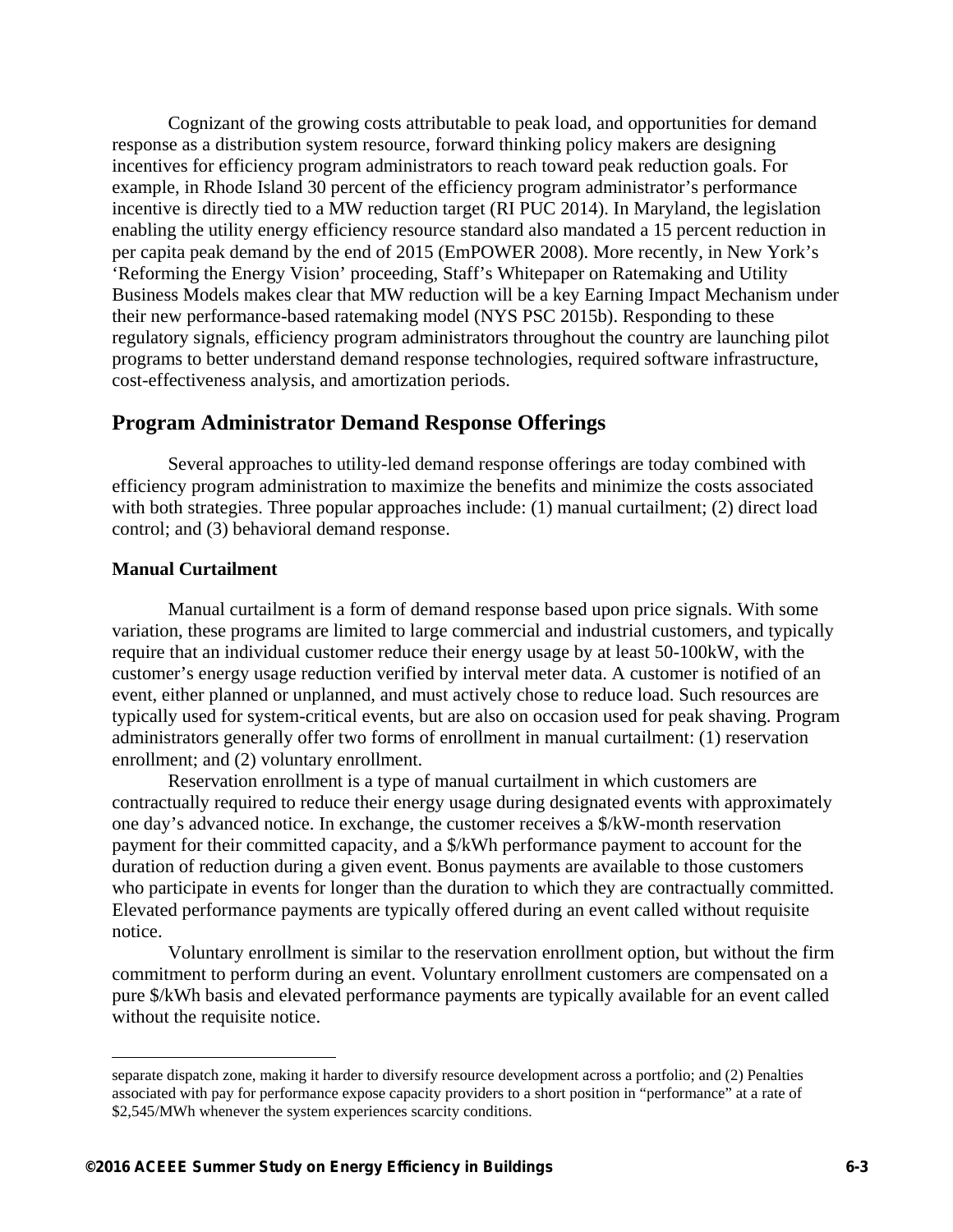#### **Direct Load Control**

Direct Load Control (DLC) programs are a form of demand response based upon direct communication between the program administrator and a customer's equipment to signal a curtailment event. With some variation, these programs target primarily residential and small business customers. Such programs typically provide the customer with a one-time incentive upon signup and a monthly incentive during the performance period. DLC programs can be segmented into two categories: (1) legacy DLC programs; and (2) Two-way communication programs.

Legacy DLC programs utilize a switch installed directly on a customer's equipment by the program administrator. The switch receives one-way communication to signal a curtailment event, controlling a customer's A/C condensing unit, heat pump, pool pump, or hot water heater. In most legacy DLC programs, the customer's equipment is cycled on and off each hour according to a customer-chosen cycling rate of 50%, 75% or 100%. A customer's incentive is dependent upon their chosen cycling rate, with 50% cycling receiving the smallest incentive and 100% receiving the largest. Capacity reductions from legacy DLC programs can be forecast with minimal variability due to their direct one-way control, and do not require verification through interval meter data.

In recent years, two-way communication DLC programs have been able to harness recent advances in information and communication technologies (ICT) by utilizing curtailable devices that can not only receive signals, but also communicate detailed information back to the program administrator. This often takes place through an existing home area network or other broadband internet connection. Perhaps the most salient example of this is the WiFi enabled thermostat; but opportunities exist for many different technologies including air source heat pumps, smart power strips, smart air conditioners, building management systems, commercial advanced lighting controls, energy storage, and electric vehicles. Many early programs and pilots have utilized Bring Your Own Device ("BYOD") strategies, enrolling customers who may have already purchased a device incented through a local energy efficiency program. Others are exploring possibilities for direct install, which offers a device to the customer for free, conditioned upon that customer commitment to participate in a demand response program.

## **Behavioral Demand Response**

Behavioral demand response programs are based upon residential customer engagement, rather than direct load control. Program administrators partner with third parties to inform consumers of an expected curtailment event in advance through email, text messages, sports stadium advertisements, and other mass media venues. After an event, the consumer receives a report on their performance as compared to the average performance of their neighbors, providing a behavioral incentive through gamification of energy savings. In some cases, behavioral demand response programs also provide a \$/kWh incentive to participants. In the case of programs that provide incentives and enroll users into the program through default service, there is generally some concern relevant to free ridership's impact on program savings.<sup>3</sup> Interval energy usage data and infrastructure are a prerequisite for behavioral demand response programs.

1

<sup>&</sup>lt;sup>3</sup> While free-ridership tends to be a subject of interest in all ratepayer funded programs, it may be particularly prevalent in automatic enrollment behavioral demand response programs, where the ratepayer doesn't need to actively purchase a measure or otherwise decide to participate in a program.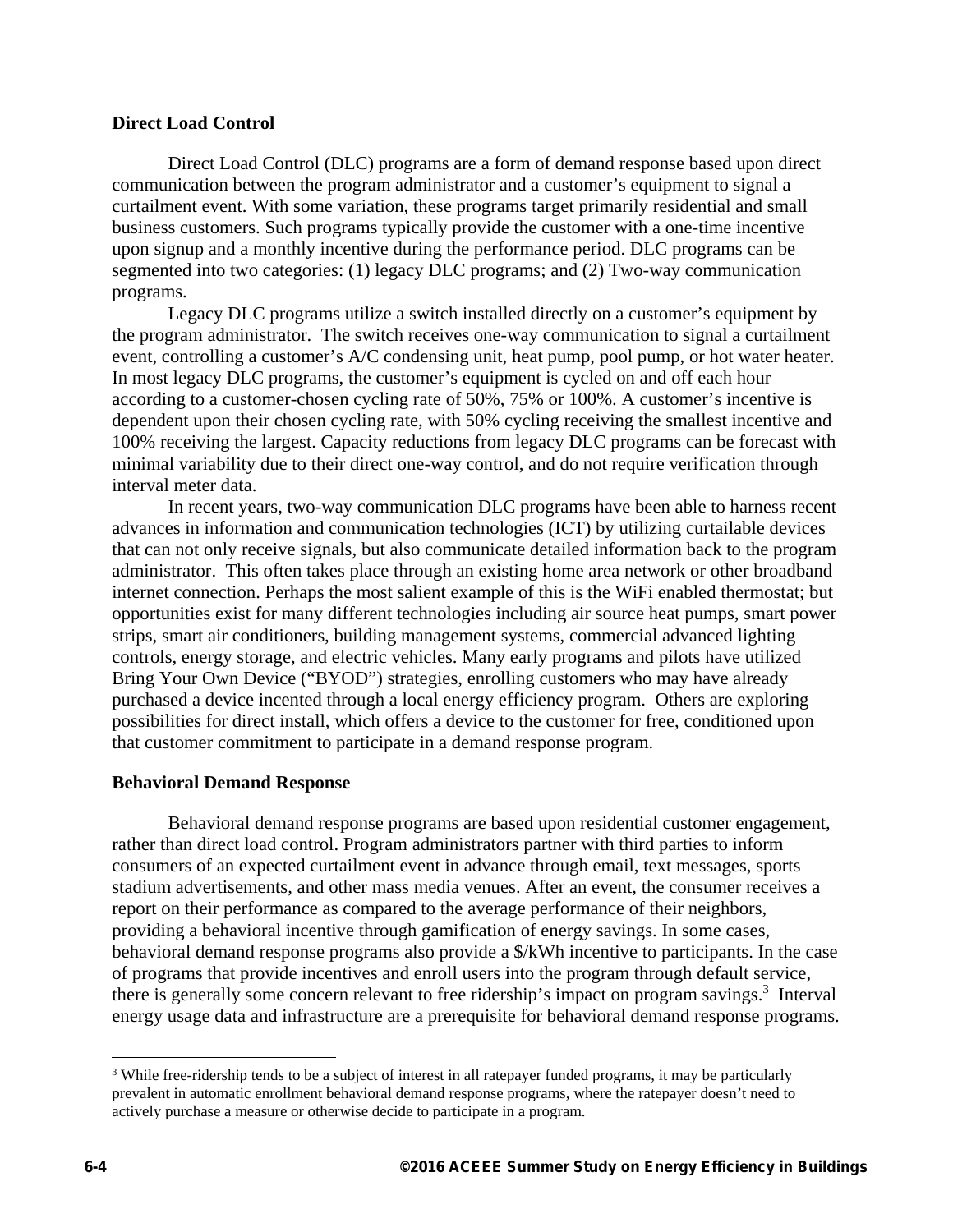## **Benefits and Costs by Program**

As a result of the obligation placed upon regulators and utilities to provide just and reasonable rates, an extensive program evaluation framework has evolved over several decades to determine whether investments in energy efficiency by program administrators can be verified according to this standard. Currently, a standard for evaluation of program administrators' demand response offerings is less evolved. The California Public Utility Commission (CPUC 2010) and Lawrence Berkley National Laboratory (Woolf et al. 2013) have published reports on the issue, but cost-effectiveness inputs and reporting across utilities are far from standardized. Below is an analysis of filings from efficiency program administrators in three states that recently implemented or proposed implementing demand response programs. All benefit/cost ratios are expressed according to that state's interpretation of the Total Resource Cost test.

#### **Maryland**

Maryland's demand response programs are the most evolved within the Northeast and Mid-Atlantic region, with roughly 1/3 of their EmPOWER program funding dedicated to demand response program implementation. With one-way switches installed in over 350,000 residences, Maryland's Baltimore Gas and Electric (BGE) captures more than 413 MW of capacity within their PeakRewards DLC program alone (BGE 2016). BGE's legacy DLC program offers incentives to residential customers far beyond what any other program in the region offers. However, approximately 75 percent of customers participate at the lowest cycling level-50%, receiving only \$50 upon sign-up, and \$50 annually.

BGE's legacy DLC program enables pilots and technology conversions to remain highly cost effective because initial investments and implementation costs are judged from within the portfolio of a legacy program with almost 40 percent total penetration. Evaluated as a single program, BGE's DLC and thermostat pilots are highly cost-effective, returning more than \$3 in benefits for every \$1 of costs. Further, marketing and implementation of their thermostat pilot is done within their EmPOWER energy efficiency program outreach, enabling greater marketing efficiencies and reducing the costs of implementation. BGE is also one of the few program administrators in the region to invest in winter-time demand response through their water heater program. Table 1 provides an overview of Baltimore Gas and Electric demand response programs as described in their semi-annual report detailing program savings for the third and fourth quarters of 2016.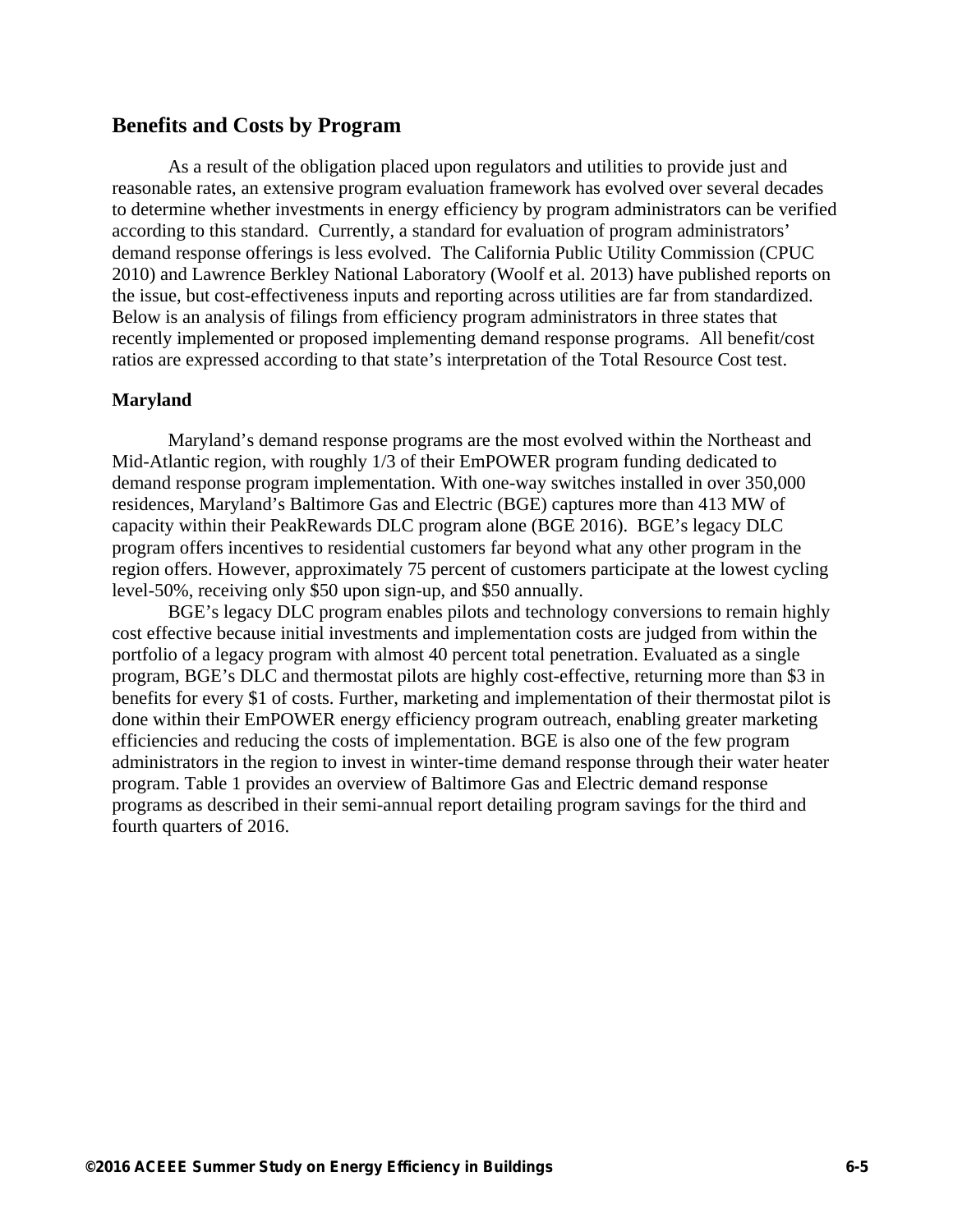|                                               | Direct load<br>control $(A/C)$<br>condenser, heat                                                                          | Direct load<br>control<br>(Two-way) | Direct load control                    | <b>Behavioral</b><br>(Smart Energy)                             |
|-----------------------------------------------|----------------------------------------------------------------------------------------------------------------------------|-------------------------------------|----------------------------------------|-----------------------------------------------------------------|
| Program type                                  | pump)                                                                                                                      | thermostat pilot)                   | (Winter water heater)                  | Rewards)                                                        |
| Sector                                        | Residential                                                                                                                | Residential                         | Residential                            | Residential                                                     |
| Total participants<br>(final year)            | 356,000                                                                                                                    | 2,600                               | 29,000, plus 59,000<br>legacy devices  | 1,100,000                                                       |
| Capacity saved per<br>customer/device (kW)    | $\sim 1.2$ kW                                                                                                              |                                     |                                        | 0.22                                                            |
| Total capacity (MW)                           |                                                                                                                            | 309                                 |                                        |                                                                 |
| Incentives per customer                       | Cycle 50%:<br>\$50 sign-on/annually<br>Cycle $75%$<br>\$75 sign-on/annually<br><b>Cycle 100%</b><br>\$100 sign-on/annually | Pending                             | Cycle $100\%$<br>\$25 sign-on/annually | \$1.25/kWh saved<br>compared to similar<br>weather day baseline |
| Program average annual<br>incentives $(2015)$ |                                                                                                                            | \$24,075,969                        |                                        | \$40,566,666                                                    |
| Average annual non-<br>incentive costs (2015) |                                                                                                                            | \$13,577,940                        |                                        | Unclear                                                         |
| Benefit/cost ratio (TRC)                      | 3.3                                                                                                                        |                                     |                                        | 1 (assumed)                                                     |

Table 1. Maryland EmPOWER Demand Response Program (Baltimore Gas and Electric)

Source: Baltimore Gas and Electric Semi-Annual Report for Third and Fourth Quarters — July 1 through December 31, 2015. (BGE 2016)

BGE is also currently the largest behavioral demand response provider in the country. Investments in advanced metering infrastructure several years ago laid the groundwork for a major partnership with OPower, allowing BGE to extend their behavioral demand response program—Smart Energy Rewards—to more than one million customers, with each providing approximately 0.22kW of capacity during an curtailment events for a total of 309MW (BGE 2016). Smart Energy Rewards encourages energy savings during peak events by producing reports for how much energy a consumer has saved during an event in comparison to their neighbors, as well as a bill credit of \$1.25kWh beyond their weather adjusted baseline.

A benefit/cost analysis of the Smart Energy Rewards program was unavailable, since the program is couched within a broader series of investments that included advanced metering infrastructure. These investments are also recouped via a surcharge that is supplemental to efficiency program funding. The program has faced some criticism relating to free-ridership, since it relies on automatic enrollment of customers unless they pro-actively choose to opt-out (Chang  $2016$ ).<sup>5</sup>

 $\overline{a}$ 

<sup>&</sup>lt;sup>5</sup> In the case of smart energy rewards under Maryland's EmPOWER program, the consumer advocate has argued a significant portion of participants in an automatic enrollment program may have curtailed their usage even without the incentive, significantly raising the benefit/cost ratio the program,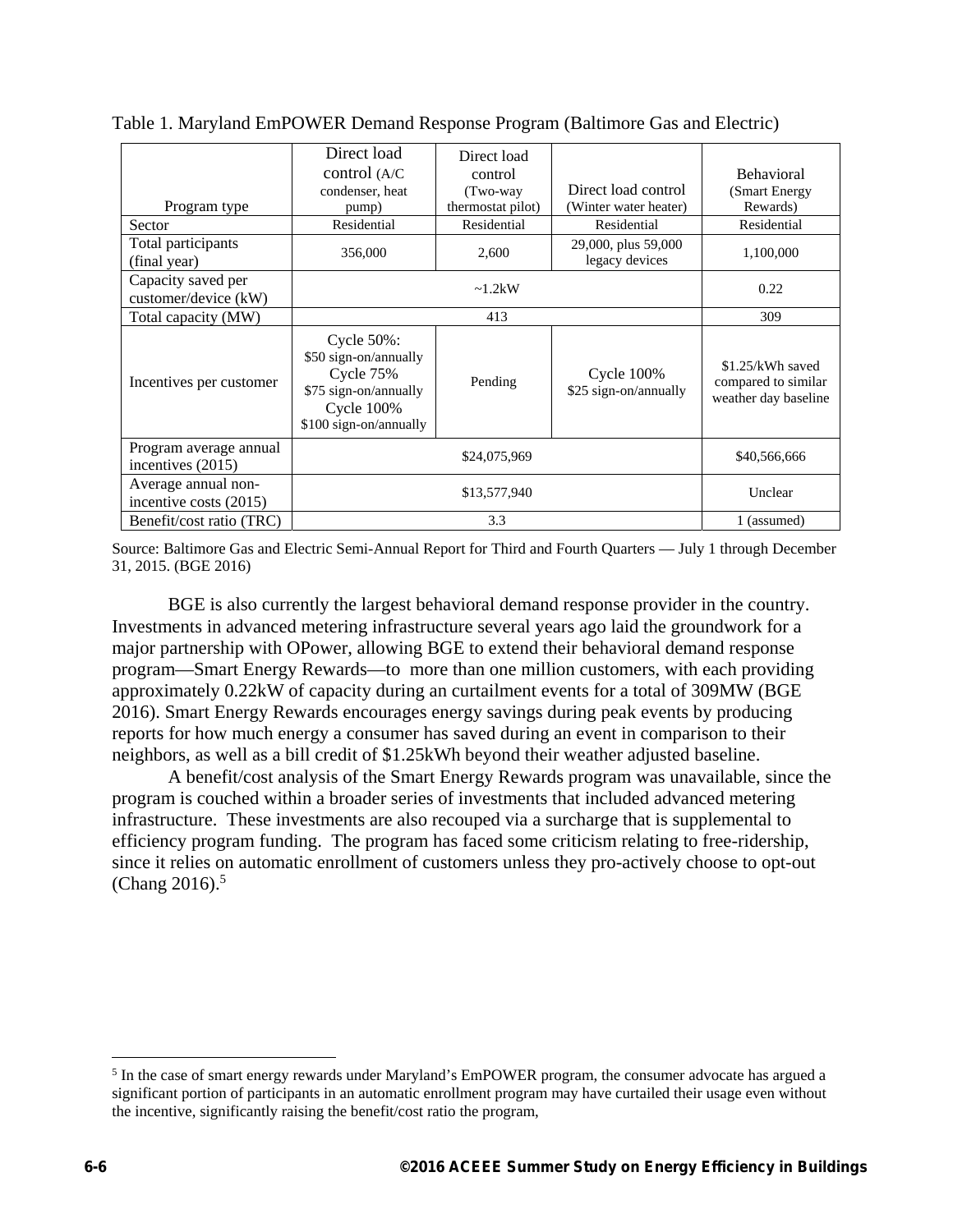## **Pennsylvania**

 During their renewal of Pennsylvania's Act 129 for a third phase, the Pennsylvania Public Utility Commission revived a demand response program which had been eliminated during Act 129's Phase II (PA PUCa 2015).<sup>6</sup> The demand response programs described in detail in Table 2 are derived from program administrators' proposed plans and are not retrospective evaluations of program cost-effectiveness. However, they are informed by a recent demand response potential study that identified all cost-effective demand response in the state (PA PUCb 2015).

Pennsylvania's evaluation framework averages the cost effectiveness of their demand response programs over the entirety of Act 129 Phase three, a five year term. This allows the less cost-effective years of implementation and marketing to blend costs and benefits with later, more cost-effective years.

| Program<br>type                       | Sector                          | Total<br>participants<br>(final year) | Energy<br>saved per<br>customer/<br>device<br>(kW) | Total<br>capacity<br>(MW) | <b>Incentives</b><br>per<br>customer | Average<br>annual<br>incentives<br>$(PY 2-5)$ | Average<br>annual non-<br>incentive<br>costs | Benefit<br>/Cost<br>Ratio |
|---------------------------------------|---------------------------------|---------------------------------------|----------------------------------------------------|---------------------------|--------------------------------------|-----------------------------------------------|----------------------------------------------|---------------------------|
|                                       |                                 |                                       |                                                    | Duquesne                  |                                      |                                               |                                              |                           |
| Direct load<br>control<br><b>BYOD</b> | Residential                     | ~1000                                 | 0.35                                               | 2.2                       | $$28$ /season                        | \$182,498                                     | \$146,188                                    | 0.7                       |
| Manual<br>curtailment                 | Large C&I                       | 27                                    | 387.9                                              | 10.5                      | $$32-$<br>\$40/kW                    | \$416,096                                     |                                              | 2.3                       |
| Manual<br>curtailment                 | Dual enrolled<br>large $C&I$    | 108                                   | 387.9                                              | 31.4                      | $$16-$<br>\$20/kW                    | \$624,144                                     | \$823,565                                    | 2.1                       |
| Met Ed                                |                                 |                                       |                                                    |                           |                                      |                                               |                                              |                           |
| Behavioral<br>DR                      | Residential<br>and small<br>C&I | 50,000                                | 0.07                                               | 3.5                       | \$0                                  | \$0                                           | \$206,093                                    | 1.5                       |
| Manual<br>curtailment                 | Large C&I                       | 20                                    | 256                                                | 22.5                      | \$6,127                              | \$60,858                                      | \$88,670                                     | 1.7                       |
| Manual<br>curtailment                 | Dual enrolled<br>large $C&I$    | $\overline{2}$                        | 256                                                |                           | \$3,063                              | \$13,524                                      | \$22,969                                     |                           |
| Manual<br>curtailment                 | Small C&I                       | 57                                    | 801                                                | 202.9                     | \$9,614                              | \$547,722                                     | \$798,032                                    | 1.2                       |
| Manual<br>curtailment                 | Dual enrolled<br>small C&I      | 6                                     | 801                                                |                           | \$19,228                             | \$121,716                                     | \$202,077                                    |                           |

|  | Table 2. Pennsylvania Act 129 Phase III Demand Response Programs (Projections) |  |
|--|--------------------------------------------------------------------------------|--|
|  |                                                                                |  |

Source: Duquesne and Met Ed Act 129 Phase III Proposals (Duquesne 2015; Met Ed 2015).

While currently providing only prospective forecasts, Pennsylvania's proposed demand response programs offer perhaps one of the broadest insights into cost-effectiveness comparisons across programs. For example, Met Ed believes that it can offer a behavioral demand response without any \$/kWh incentive to customers based purely on gamification. In fact, their behavioral

 $\overline{a}$ 

<sup>&</sup>lt;sup>6</sup> Pennsylvania regulators chose to retire Act 129's demand response programs after Phase I of Act 129 after determining that investments in peak coincident energy efficiency measures might provide greater overall benefits than could be provided by similar investments in demand response.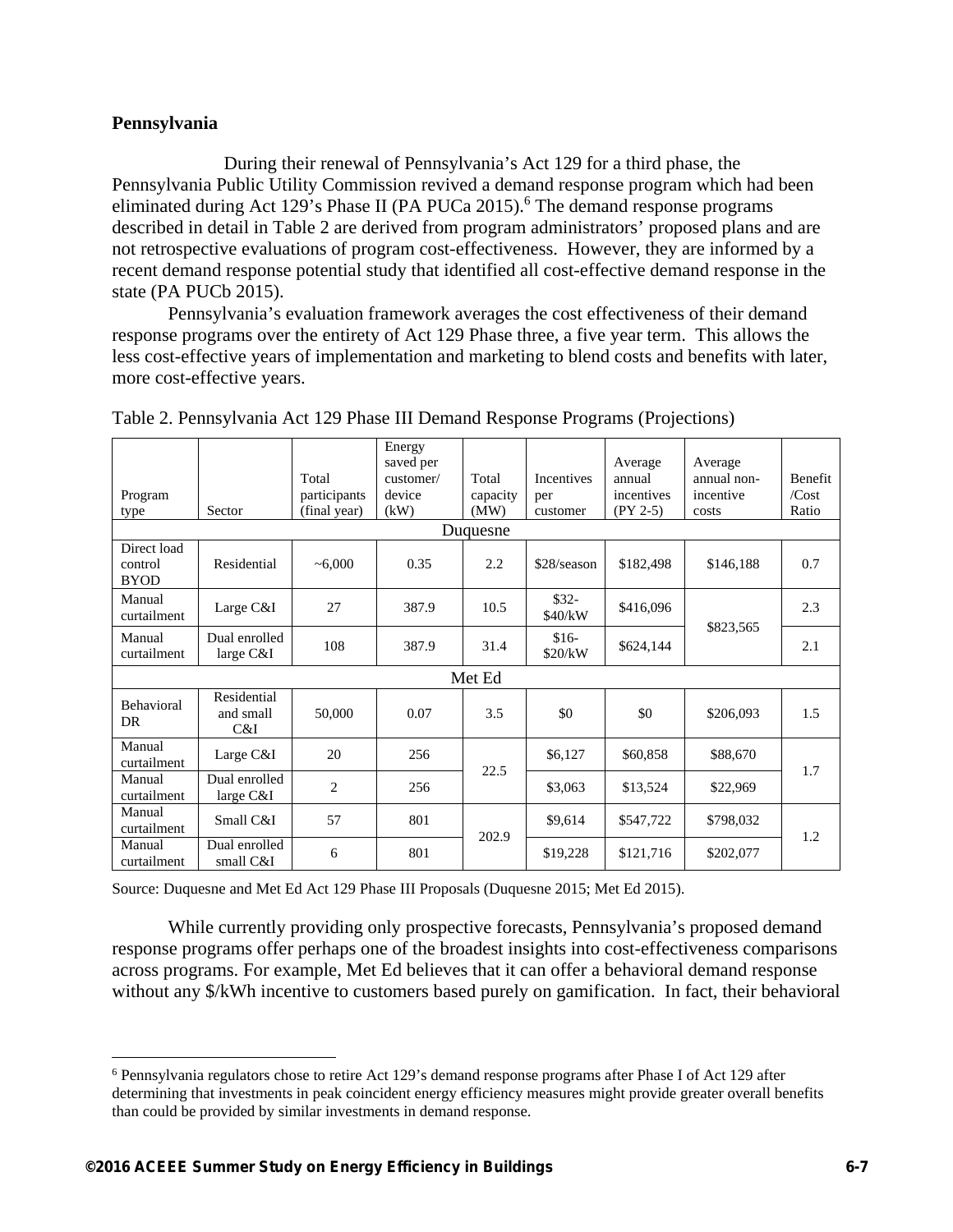demand response program is projected to be more cost-effective than their small C&I manual curtailment program.

Duquesne's residential "bring your own device" program is also notable because it plans to enroll 6,000 households, and falls just short of providing cost-effective savings. Since the program is based upon a pre-existing device, there are no incremental participant costs, and only marketing and implementation costs can limit a programs' cost-effectiveness.

## **New York**

New York has recently placed an increasing emphasis on peak energy savings, including through the Public Service Commission's recent Order Adopting Dynamic Load Management Filings (NYS PSCc 2015). Table 3 describes the dynamic load management programs offered by two New York utility program administrators as reported in their Dynamic Load Management Annual Reports after their first season of program implementation.

| Program type                                                                       | Total<br>participants              | Total<br>capacity<br>(MW) | Incentives per customer                                                                                                                | Average<br>annual<br>program<br>incentives | Average<br>annual non-<br>incentive<br>costs | <b>Benefit</b><br>/Cost<br>Ratio |  |
|------------------------------------------------------------------------------------|------------------------------------|---------------------------|----------------------------------------------------------------------------------------------------------------------------------------|--------------------------------------------|----------------------------------------------|----------------------------------|--|
| <b>NYSEG</b>                                                                       |                                    |                           |                                                                                                                                        |                                            |                                              |                                  |  |
| C&I<br>Manual curtailment<br>distribution load<br>relief program                   | none                               | <b>TBD</b>                | <b>Reservation Payment Option:</b><br>$$2.75/kW$ Month $+ $.15/kWh$<br>Bonus Payment= \$.30kWh                                         | \$0                                        | \$10,640                                     |                                  |  |
| C&I<br>Manual curtailment<br>commercial system<br>relief program                   | 8                                  | 1.2                       | Voluntary Option: \$.15 kWh<br><b>Reservation Payment Option:</b><br>\$2.75-3.00/kW Month $+$ \$.15/kWh<br>Voluntary Option: \$.15/kWh | \$3,678                                    | \$28,577                                     | 4.419                            |  |
| Residential/small<br>business<br>direct load control                               | 31                                 | <b>TBD</b>                | Free Load Control Device<br>\$25 sign up (Electronic Gift Card)<br>\$25/year for 80% of event hours                                    | \$1,375                                    | \$114,192                                    | .005                             |  |
| Orange and Rockland (O&R)                                                          |                                    |                           |                                                                                                                                        |                                            |                                              |                                  |  |
| C&I<br>Manual curtailment<br>distribution load                                     | 9                                  | 1.47                      | <b>Reservation Payment Option:</b><br>$$3.00/kW$ Month $+$ \$0.50/kWh<br>Voluntary Option: \$1.00kWh                                   | \$12,824                                   | \$34,121                                     |                                  |  |
| relief program<br>C&I<br>Manual curtailment<br>commercial system<br>relief program | 8                                  | 1.2                       | <b>Reservation Payment Option:</b><br>\$4.00-5.00/kW Month $+ .50$ -<br>1.00/kWh<br>Voluntary Option:\$1.00-1.50/kWh                   | \$11,708                                   | \$33,967                                     | 1.02                             |  |
| Residential/Small<br><b>Business</b><br>Direct load control                        | 286<br>Customers<br>375<br>Devices | <b>TBD</b>                | Direct Install: free smart t-stat<br>BYOT:<br>\$85 sign up, \$25/year                                                                  | \$31,875                                   | \$82,065                                     | 1                                |  |

Table 3. New York Dynamic Load Control Demand Response Programs

Source: O&R and NYSEG Dynamic Load Management Annual Reports (O&R 2015; NYSEG 2015)

The New York distribution utilities mentioned above administer energy efficiency programs, but their dynamic load management duties are currently evaluated separately from their energy efficiency programs. However, program administrators are planning to leverage marketing and administrative resource for both programs on a combined basis in the future.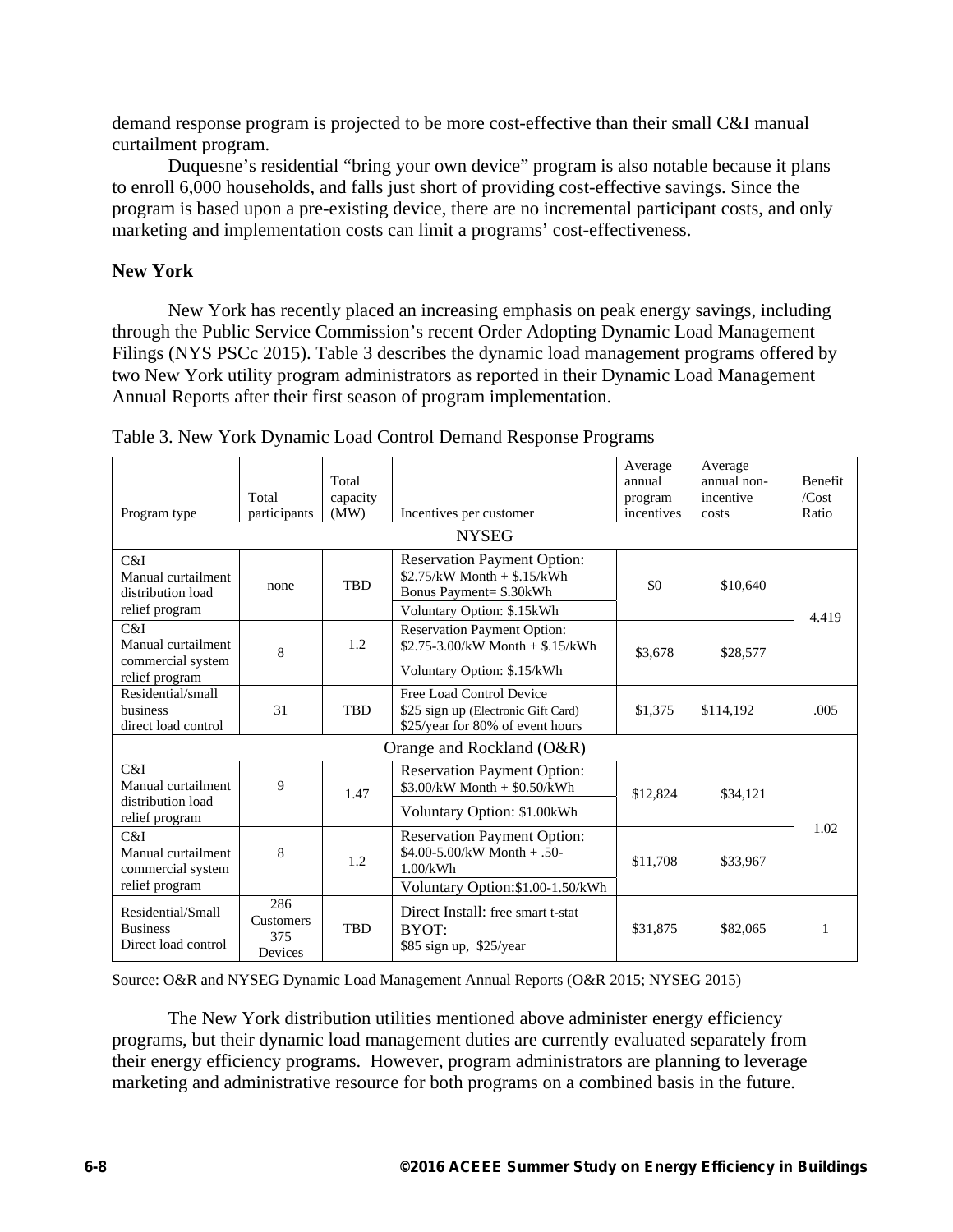The New York program administrators' annual reports offer a number of lessons. For example, having been directed to implement demand response programs two weeks before the summer season began they had little opportunity for program marketing, resulting in lackluster participation numbers. Furthermore, no events were called during the summer of 2015, resulting in poor data for program updates and cost-effectiveness evaluations.

As far as NYSEG is concerned, the benefit/cost ratio of more than 4:1 is derived from a single customer who was reserved to curtail 50kW, but actually curtailed more than 1MW. While this seems like a benefit, program administrators should be careful not to underestimate the likely performance of a participant, as it might skew the cost-effectiveness of a larger program downward due to the increased cost of incentives, lower savings, and higher freeridership.

Further, the cost-effectiveness of NYSEG's thermostat-based direct load control program was severely limited by low participation. This was largely due to customers who received the free thermostat but failed to log into the program. To correct this, NYSEG will be considering a "rebate upon connection" strategy rather than at sign-up. It will also limit the incentives available per participant to \$5 annually. At first look, it may seem that the reduced incentive would limit the ability to market the program. However, recent evaluations have found that many customers consider the mobile interface and remote control features of their devices almost as important as an annual rebate. (Seiden et al. 2016)

 New York is unique in that a portion of its demand response program implementation and staff administrative costs are recovered within rates, while incentives and fees to third party partners are still recovered through a surcharge.

## **Best Practices and Recommendations for Further Analysis**

After reviewing the above case studies, there are several best practices that begin to emerge for consideration in efficiency program administrator implementation of demand response programs.

#### **Regulatory Leadership**

Establishing the proper regulatory framework for demand response will be crucial to the effective rollout of integrated energy efficiency and demand response programs. Efficiency program administrator incentives or mandates relating to MW reduction will be a key component of establishing comprehensive programs. Perhaps more importantly, regulators must ensure that the costs of investment in demand response are allocated across the proper projected lifecycle, including initial investment and duration of the program. An opportunity may exist for the creation of a regulated asset in the case of grid-side technologies such as advanced metering infrastructure or a distributed energy resource management system. Careful consideration should be given to whether and how grid-side assets should be included within program costeffectiveness considerations.

Properly quantifying all program benefits will also be vitally important for the initial implementation and long term viability of demand response programs integrated with energy efficiency program plans. In Massachusetts, program administrators recently published a draft addendum to their bi-annual study of avoided costs in New England examining the impact of active demand response during 4 hour "super-peak" periods of energy usage (Rudkevich et al. 2016). Fast-ramping demand response may also be able to draw additional value from participating in wholesale markets for ancillary services for spinning reserves or frequency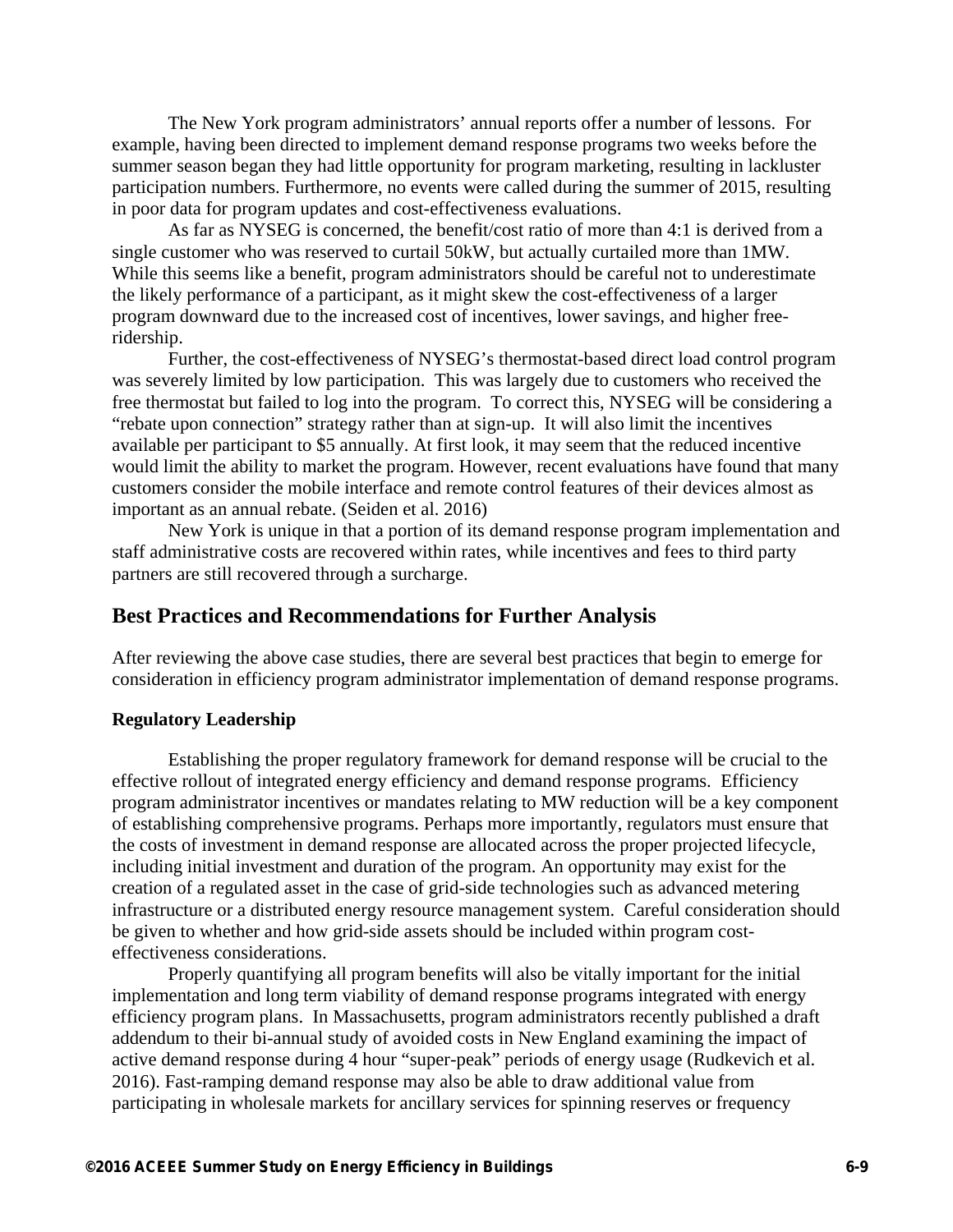regulation (MacDonald et al. 2012). Such ancillary services could be key to integration of variable renewable resources on the distribution system. In order to meet public policy goals relating to integration, regulators and system operators should consider a framework that allows for aggregation at both the geo-spatial and temporal level, so long as settlement quality data can be provided to verify performance at the required level of granularity.

### **Pilot Projects**

Pilot projects to research, demonstrate, and document savings will be critical for developing cost-effective programs. Pilots for integration of demand response and energy efficiency often focus on areas of distribution system constraint, and in some cases can defer costly investments against which their cost-effectiveness can be measured. This strategy can avoid pitfalls that might be associated with demand response cost-effectiveness, especially while programs are under development. Further, opportunities exist throughout the Northeast to alleviate winter peaking constraints through direct load control of energy storage, hot water heaters, and heating devices that can shift load through pre- and post- set-forwards. Such geo-and temporal targeting of distributed energy resources will be key to deferring investments in centralized infrastructure that might otherwise become stranded assets.

## **Utility-Third Party Partnerships**

While some program administrators in the region are undertaking pilots on their own, the vast majority are outsourcing for expertise on the subject of residential demand response. Others are reaching out to curtailment service providers who bid into wholesale markets to help identify customers who might also be candidates for curtailment events that a geared toward the distribution grid, rather than ISO dictated events. Partnerships between efficiency program administrators and third party curtailment service providers will likely be a key driver of integrated energy efficiency and demand response in future efficiency program plans.

#### **In-Home Technology as a Bridge toward Broader Customer Engagement**

Energy usage's "invisibility" has long been a problem for energy efficiency and conservation. However, demand response programs and related technologies offer the chance to drive customer engagement in a way that was never possible before. In some cases, in-home technologies such as a programmable and controllable thermostat, or an energy usage alert help drive customer engagement and satisfaction. These tools will be pivotal as the grid moves toward true cost pricing of energy usage, time varying rates, and advanced metering infrastructure.

In New York, regulators are contemplating a shift toward performance-based ratemaking that may provide utilities with an incentive to deliver efficiency and demand response programs that directly target customer satisfaction and engagement, helping ratepayers understand the value of energy savings, load shifting, and other potential streams for value creation (NYS PSCb 2015). In other states, program administrators are actively piloting customer engagement strategies enabled by advanced metering infrastructure. For example, National Grid recently filed an interim evaluation report with regulators in Massachusetts detailing a smart grid pilot project embracing customer engagement through smart devices, in home displays, time varying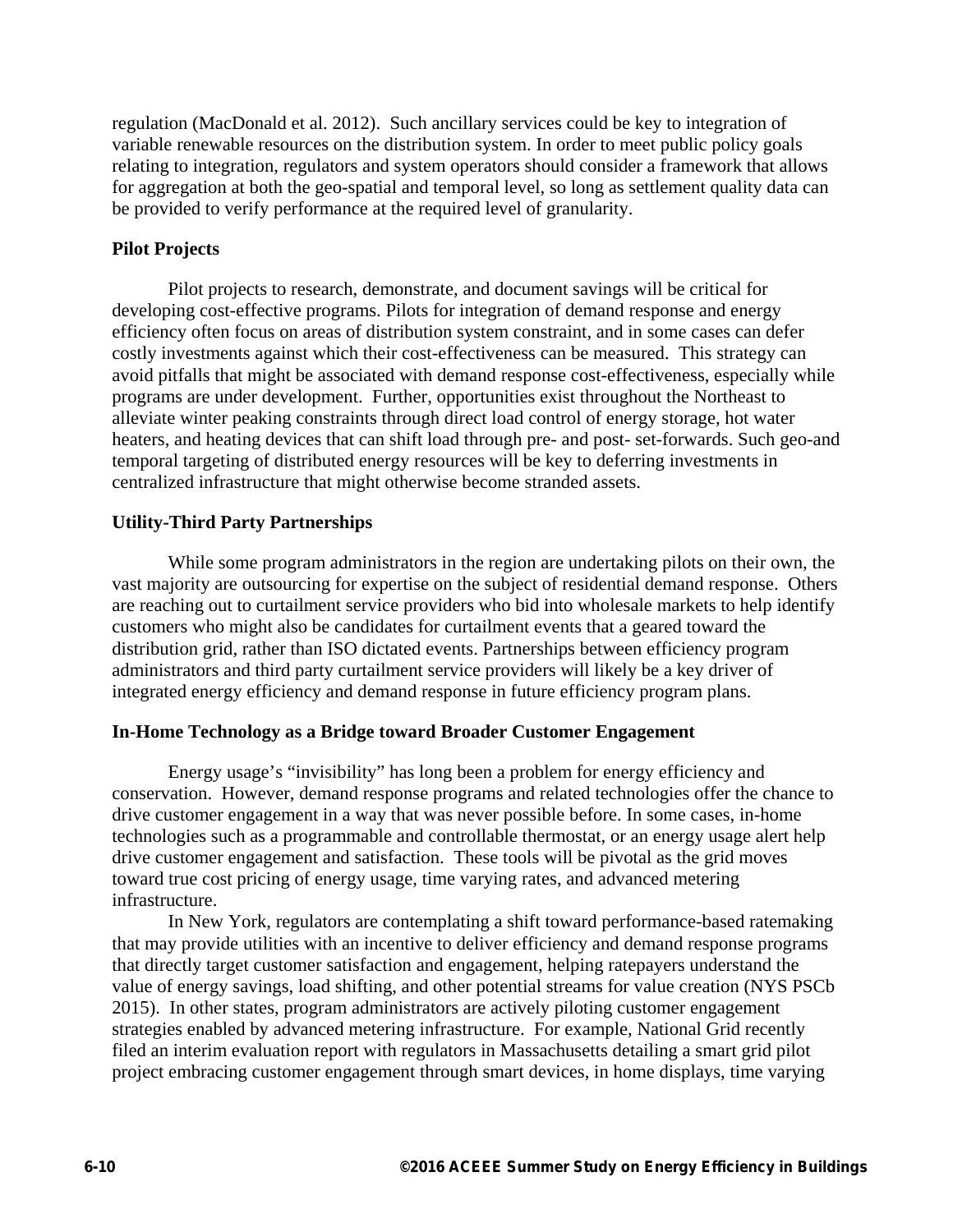rates (Seiden 2016). The report found customer engagement strategies resulted in monthly energy savings of more than 30kWh per customer and peak load reductions between ten and 31 percent.

# **Conclusion**

As some programs begin to explore opportunities for deployment of smart technologies and related demand response strategies, neighboring jurisdictions can learn from these early pilots and incentive frameworks. Consumers have demonstrated an inherent interest in information communication technology; an interest that can be a source of great savings for energy efficiency programs that capture the benefits of integrated demand side management. Learning from early efforts in California, states like Maryland, New York, and Pennsylvania are developing programs with the potential to combine energy efficiency and demand response offerings in a way that can provide greater value to ratepayers than either strategy could enable. As our electric grid begins to incorporate variable distributed resources, such strategies will be pivotal for ensuring reliability, economic viability, and customer satisfaction.

# **References**

BGE (Baltimore Gas and Electric). 2015. Semi-Annual Report for Third and Fourth Quarters — July 1 through December 31, 2015. Docket No. 9154. http://webapp.psc.state.md.us/newIntranet/casenum/NewIndex3\_VOpenFile.cfm?ServerFilePath =C:\Casenum\9100-9199\9154\\689.pdf

Brown, T., Newell, S., Oates, D., Spees, K. International Review of Demand Response Mechanisms. The Brattle Group. 2015. http://www.brattle.com/system/publications/pdfs/000/005/220/original/AEMC\_Report.pdf?1448478639

Chang, M. 2016. Direct Testimony of Maximilian Chang in the Matter of the Application of Baltimore Gas and Electric Company for Adjustments to its Electric and Gas Base Rates. Docket No. 9406. http://www.synapse-energy.com/sites/default/files/Testimony-of-M-Chang-BGE-Rate-Case-15-120.pdf

CPUC (California Public Utility Commission). 2009. Decision Approving 2010 to 2012 Energy Efficiency Portfolios and Budgets. Docket No. 09-09-047. http://docs.cpuc.ca.gov/PublishedDocs/PUBLISHED/GRAPHICS/107829.PDF

CPUC (California Public Utility Commission). 2010. Demand Response Cost-Effectiveness Protocols. R. 07-01-041. http://www.cpuc.ca.gov/WorkArea/DownloadAsset.aspx?id=7070

Duquesne Light and Power. Act 129 Phase III Program Plan. 2015. Docket No. M-2014- 2424864 https://www.duquesnelight.com/WattChoices/files/PhaseIII\_EECPlan.pdf

EmPOWER (EmPOWER Maryland Energy Efficiency Act of 2008) 2008. Md. Rev. Stat. Ann. §7-211 http://mlis.state.md.us/2008rs/billfile/hb0374.htm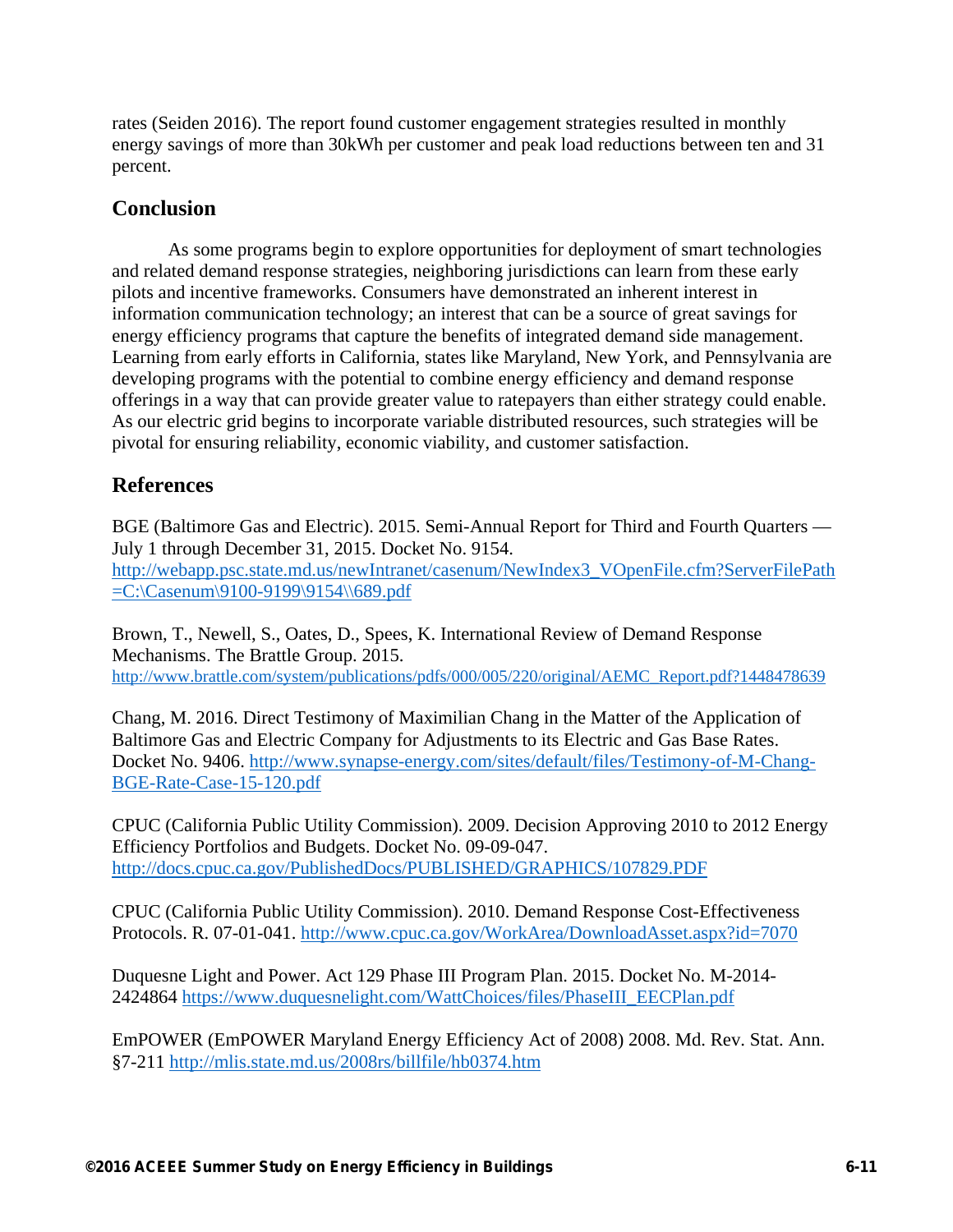MacDonald, J., Cappers, P., Callaway, D., Kiliccote, S. Demand Response Providing Ancillary Services: A Comparison of Opportunities and Challenges in the US Wholesale Markets. 2012. http://www.gridwiseac.org/pdfs/forum\_papers12/macdonald\_paper\_gi12.pdf

Met Ed Act 129 Phase III Program Plan. 2015. Docket No. M-2014-2424864 https://www.firstenergycorp.com/content/dam/customer/Customer%20Choice/Files/PA/tariffs/M et-Ed-Phase-III-EEC-DR-Plan-w-Appendices-11-23-2015.pdf

NY-ISO. 2015 Load & Capacity Data "Gold Book." 2015.

http://www.nyiso.com/public/webdocs/markets\_operations/services/planning/Documents\_and\_R esources/Planning\_Data\_and\_Reference\_Docs/Data\_and\_Reference\_Docs/2015%20Load%20an d%20Capacity%20Data%20Report.pdf

NYS PSCa (New York State Public Service Commission). 2015. Order Adopting Regulatory Policy Framework and Implementation Plan. Docket. No 14-M-0101. http://documents.dps.ny.gov/public/Common/ViewDoc.aspx?DocRefId=%7b0B599D87-445B-4197-9815-24C27623A6A0%7d

NYS PSCb (New York State Public Service Commission). 2015. Staff Whitepaper on Ratemaking and Utility Business Models. July 28, 2015. Docket No. 14-M-0101. http://documents.dps.ny.gov/public/Common/ViewDoc.aspx?DocRefId=%7b48954621-2BE8- 40A8-903E-41D2AD268798%7d

NYS PSCc (New York State Public Service Commission). 2015. Order Adopting Dynamic Load Management Filings with Modification. Docket No. 14-E-0423. http://documents.dps.ny.gov/public/Common/ViewDoc.aspx?DocRefId=%7B2570EDCA-FE13- 402F-8F32-C7E61881AEDB%7D

NYSEG. Distribution Level Demand Response Program Annual Report. 2015. Docket No. 15-E-0188. http://documents.dps.ny.gov/public/Common/ViewDoc.aspx?DocRefId={E0E23F59- DE84-439B-B058-5D2C742AE2D5}

Orange and Rockland (O&R). Distribution Level Demand Response Program Annual Report. 2015. Docket No. 15-E-0188. http://documents.dps.ny.gov/public/Common/ViewDoc.aspx?DocRefId={E0E23F59-DE84- 439B-B058-5D2C742AE2D5}

PA PUCa (Pennsylvania Public Utility Commission). 2015. Act 129 Phase III Implementation Order. Docket No. M-2014-24244864. http://www.puc.pa.gov/pcdocs/1367313.doc

PA PUCb (Pennsylvania Public Utility Commission). 2015. Demand Response Potential in Pennsylvania. Docket No. M-2014-2424864. http://www.puc.pa.gov/pcdocs/1345077.docx

PJM Interconnection. 2014. The Evolution of Demand Response in the PJM Wholesale Market. October 6, 2014. https://www.pjm.com/~/media/documents/reports/20141007-pjm-whitepaperon-the-evolution-of-demand-response-in-the-pjm-wholesale-market.ashx